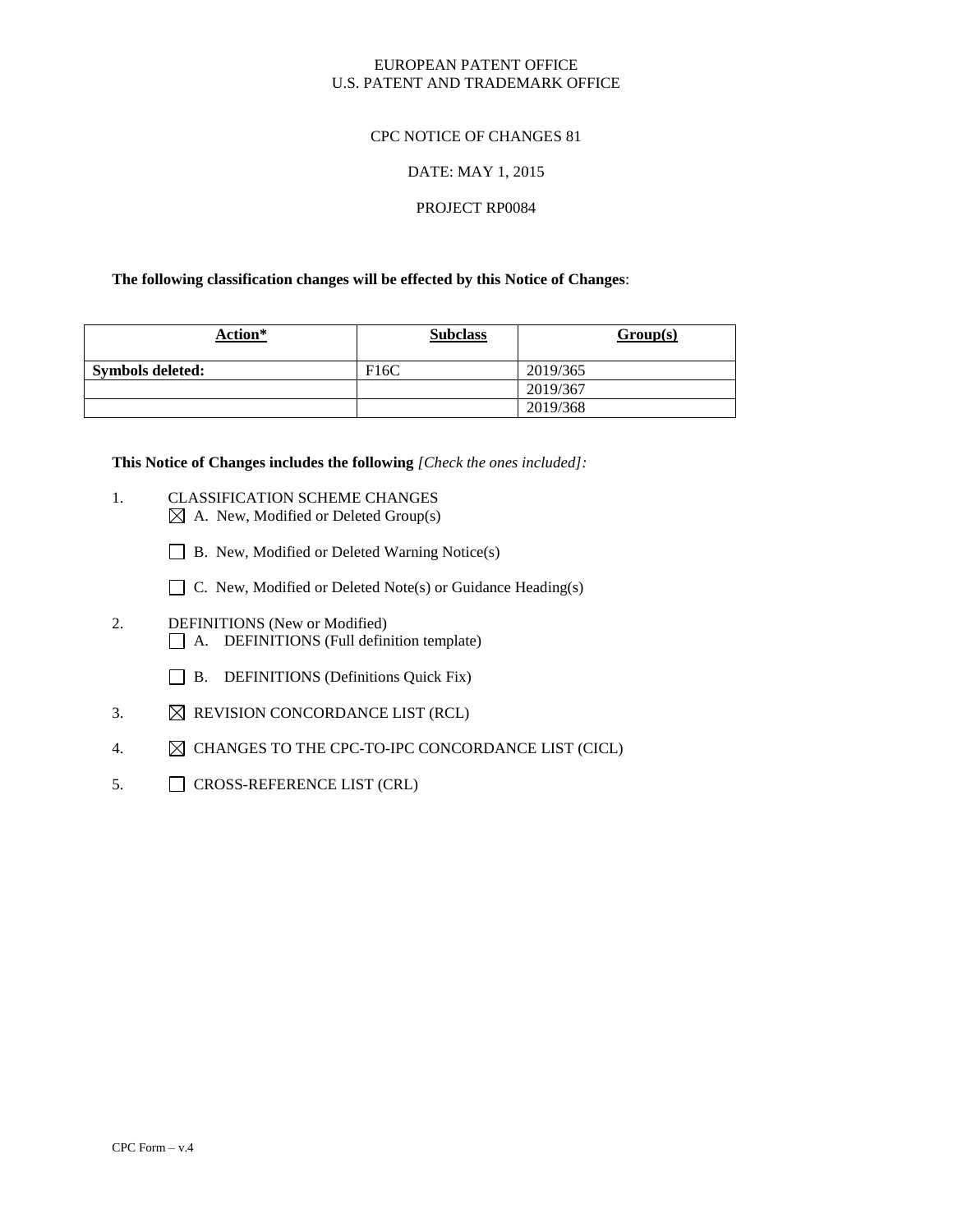#### CPC NOTICE OF CHANGES 81

## DATE: MAY 1, 2015

### PROJECT RP0084

## 1. CLASSIFICATION SCHEME CHANGES

## A. New, Modified or Deleted Group(s)

## **SUBCLASS F16C - SHAFTS; FLEXIBLE SHAFTS; ELEMENTS OR CRANKSHAFT MECHANISMS; ROTARY BODIES OTHER THAN GEARING ELEMENTS; BEARINGS**

| Type* | <b>Symbol</b>                          | Indent<br>Level<br><b>Number</b><br>of dots<br>(e.g. 0, 1,<br>2) | <b>Title</b><br>(new or modified)<br>"CPC only" text should normally be<br>enclosed in {curly brackets}** | Transferred to <sup>#</sup>                                      |
|-------|----------------------------------------|------------------------------------------------------------------|-----------------------------------------------------------------------------------------------------------|------------------------------------------------------------------|
| D     | F <sub>16</sub> C <sub>2019</sub> /365 |                                                                  |                                                                                                           | <administrative to<br="" transfer="">F16C19/364</administrative> |
| D     | F <sub>16</sub> C <sub>2019</sub> /367 |                                                                  |                                                                                                           | <administrative to<br="" transfer="">F16C19/364</administrative> |
| D     | F <sub>16</sub> C <sub>2019</sub> /368 |                                                                  |                                                                                                           | <administrative to<br="" transfer="">F16C19/364</administrative> |

 $N =$  new entries where reclassification into entries is involved;  $C =$  entries with modified file scope where reclassification of documents from the entries is involved;  $Q =$  new entries which are firstly populated with documents via administrative transfers from deleted (D) entries. Afterwards, the transferred documents into the Q entry will either stay or be moved to more appropriate entries, as determined by intellectual reclassification; E= existing entries with enlarged file scope, which receive documents from C or D entries, e.g. when a limiting reference is removed from the entry title;  $M =$  entries with no change to the file scope (no reclassification);  $D =$ deleted entries;  $F =$  frozen entries will be deleted once reclassification of documents from the entries is completed;  $U =$  entries that are unchanged.

#### NOTES:

- \*\*No {curly brackets} are used for titles in CPC only subclasses, e.g. C12Y, A23Y; 2000 series symbol titles of groups found at the end of schemes (orthogonal codes); or the Y section titles. The {curly brackets} are used for 2000 series symbol titles found interspersed throughout the main trunk schemes (breakdown codes).
- For U groups, the minimum requirement is to include the U group located immediately prior to the N group or N group array, in order to show the N group hierarchy and improve the readability and understanding of the scheme. Always include the symbol, indent level and title of the U group in the table above.
- All entry types should be included in the scheme changes table above for better understanding of the overall scheme change picture. Symbol, indent level, and title are required for all types except "D" which requires only a symbol.
- #"Transferred to" column must be completed for all C, D, F, and Q type entries. F groups will be deleted once reclassification is completed.
- When multiple symbols are included in the "Transferred to" column, avoid using ranges of symbols in order to be as precise as possible.
- For administrative transfer of documents, the following text should be used: "
learninistrative transfer to  $XX>$ " or "<administrative transfer to XX and YY simultaneously>" when administrative transfer of the same documents is to more than one place.
- Administrative transfer to main trunk groups is assumed to be "invention information", unless otherwise indicated, and to 2000 series groups is assumed to be "additional information".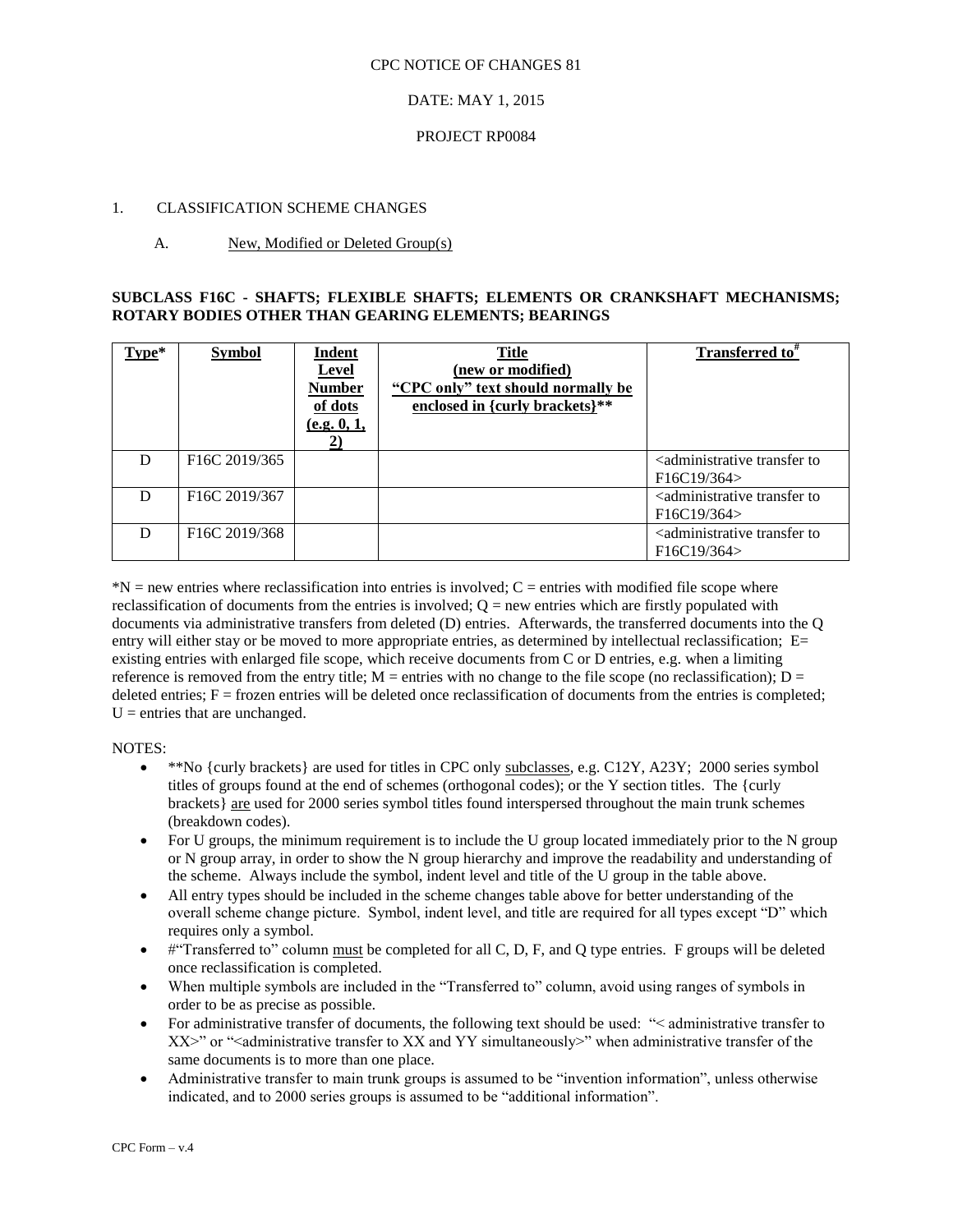#### CPC NOTICE OF CHANGES 81

## DATE: MAY 1, 2015

## PROJECT RP0084

## 3. REVISION CONCORDANCE LIST (RCL)

| Type* | From CPC Symbol (existing)             | To CPC Symbol(s)                                           |
|-------|----------------------------------------|------------------------------------------------------------|
|       | F <sub>16</sub> C 2019/365             | <administrative td="" to<="" transfer=""></administrative> |
|       |                                        | F16C19/364                                                 |
|       | F <sub>16</sub> C <sub>2019</sub> /367 | <administrative td="" to<="" transfer=""></administrative> |
|       |                                        | F16C19/364                                                 |
|       | F <sub>16</sub> C <sub>2019</sub> /368 | <administrative td="" to<="" transfer=""></administrative> |
|       |                                        | F16C19/364                                                 |

 $*$  C = entries with modified file scope where reclassification of documents from the entries is involved; Q = new entries which are firstly populated with documents via administrative transfers from deleted (D) entries. Afterwards, the transferred documents into the Q entry will either stay or be moved to more appropriate entries, as determined by intellectual reclassification;  $D =$  deleted entries.

#### NOTES:

- Only C, D, and Q type entries are included in the table above.
- When multiple symbols are included in the "To" column, avoid using ranges of symbols in order to be as precise as possible.
- For administrative transfer of documents, the following text should be used: "> administrative transfer to XX>" or "<administrative transfer to XX and YY simultaneously>" when administrative transfer of the same documents is to more than one place.
- Administrative transfer to main trunk groups is assumed to be "invention information", unless otherwise indicated, and to 2000 series groups is assumed to be "additional information".